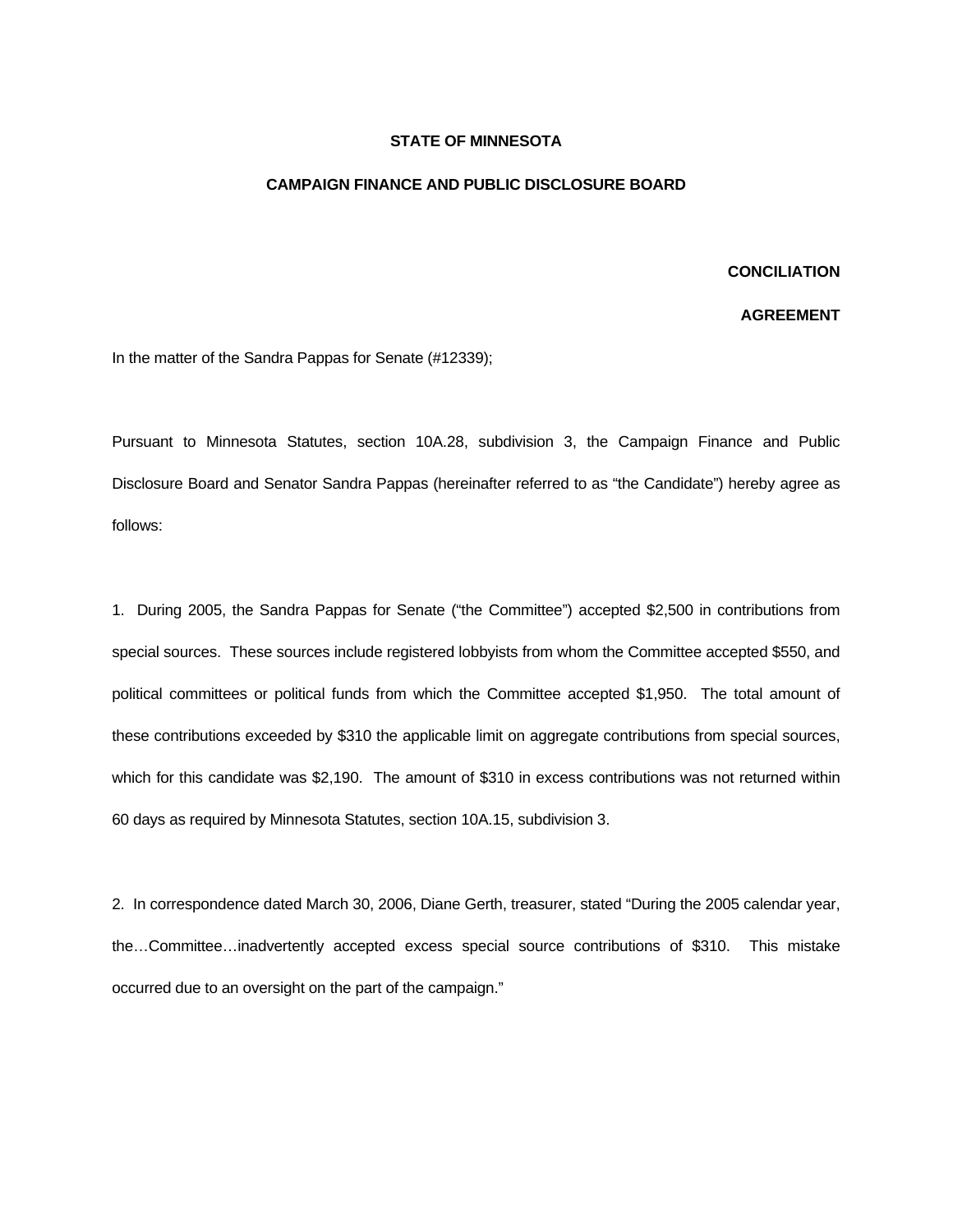3. Board records show that this is the first calendar year in which the Committee reported acceptance of contributions that exceeded the applicable aggregate contribution limit. The Committee registered with the Board on December 20, 1989.

4. The parties agree that the Committee accepted excessive contributions from special sources resulting in an inadvertent violation of Minnesota Statutes, section 10A. 27, subdivision 11, in calendar year 2005.

5. The Candidate hereby agrees to return \$310 to lobbyists, political committees or political funds that contributed to her campaign in calendar year 2005. Copies of the check(s) and the accompanying letter(s) returning the excess amount must be forwarded to the Board within 30 days after the date this Conciliation Agreement is signed by the Board chair.

6. The Board imposes a civil penalty of \$310, one times the amount by which the contributions exceeded the applicable limit, to be paid to the Board for deposit in the general fund of the state.

7. The Candidate hereby agrees to forward to the Board \$310 by check or money order payable to the STATE OF MINNESOTA within 30 days after the date this Agreement is signed by the Board chair. It is agreed by the parties that payment of the civil penalty of \$310, and this Conciliation Agreement will be a bar to any civil proceeding under Minnesota Statutes, section 10A.28, subdivisions 3 and 4.

8. It is further understood and agreed, however, that if the civil penalty of \$310 is not paid within the time specified in paragraph 7 above, then the Candidate will be personally liable to pay a civil penalty, under Minnesota Statutes, sections 10A.28 and 10A.34, subdivision 1, in an amount calculated as follows: